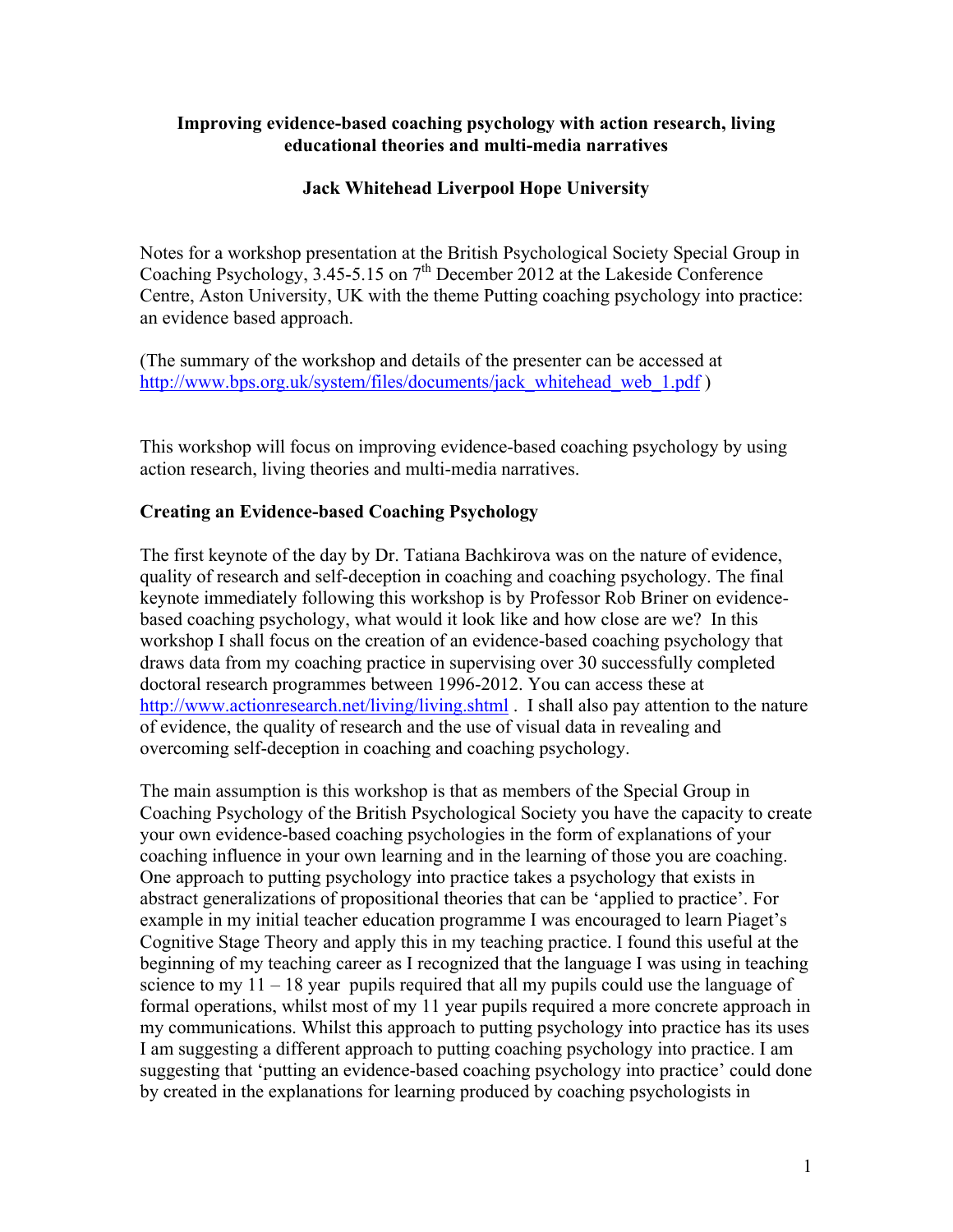enquiries of the kind, 'How do I improve what I am doing in supporting the learning of those I am coaching?'

I hope that this approach to 'putting psychology into practice' will support Dr. Dave Putwain's intentions as the 2012-13 Chair of the British Pscyhological Society's Education Section:

"I really want to use my year in office to encourage further collaboration between academics, teachers and educational psychologists. For example a lot of teachers don't realise the importance of research, which is something I'd like to address. Also, I think some academics lose touch at grassroots level so I'd like to ensure that this doesn't happen. Ideally, I'd like to build stronger relationships between the different groups as I believe there are real benefits from talking to each other and understanding each other's needs." (Putwain, 2012)

Here is how I think this could be done using action research, living theories and multimedia narratives.

## **Using Action Research**

One of the assumptions in this workshop that is open to question is my belief that everyone in the room already uses action-reflection cycles in exploring questions of the form, 'How do I improve what I am doing?'

What I mean by this is that you are already using action-reflection cycles to improve practice which include:

i) a focus on values in expressions of concern about what one wishes to improve; ii) the creation of action plans; acting and gathering data to make a judgment about the effectiveness of the actions;

- iii) evaluating the effectiveness of the actions;
- iv) modifying concerns, action plans and actions in the light of the evaluations.

Whilst these action-reflection cycles may be intuitive rather than explicit in your own practice, what makes the action research, research, is the production of a validated explanation of the coaching psychologist's educational influence in their own learning, in the learning of others and in the learning of the social formations in which they live and work. Before we spend a few minutes in conversations about the ways in which you enquire into your own practice I just want to check if anyone has already make public, possibly on the internet, such a validated and evidence-based explanation of your influence?

I am thinking of evidence such as that in the validated and academically legitimated explanations of completed, living theory doctoral research programmes into questions of the kind, 'How do I improve what I am doing?' These explanations include a recently completed enquiry by a senior educational psychologist (Huxtable, 2012) working in a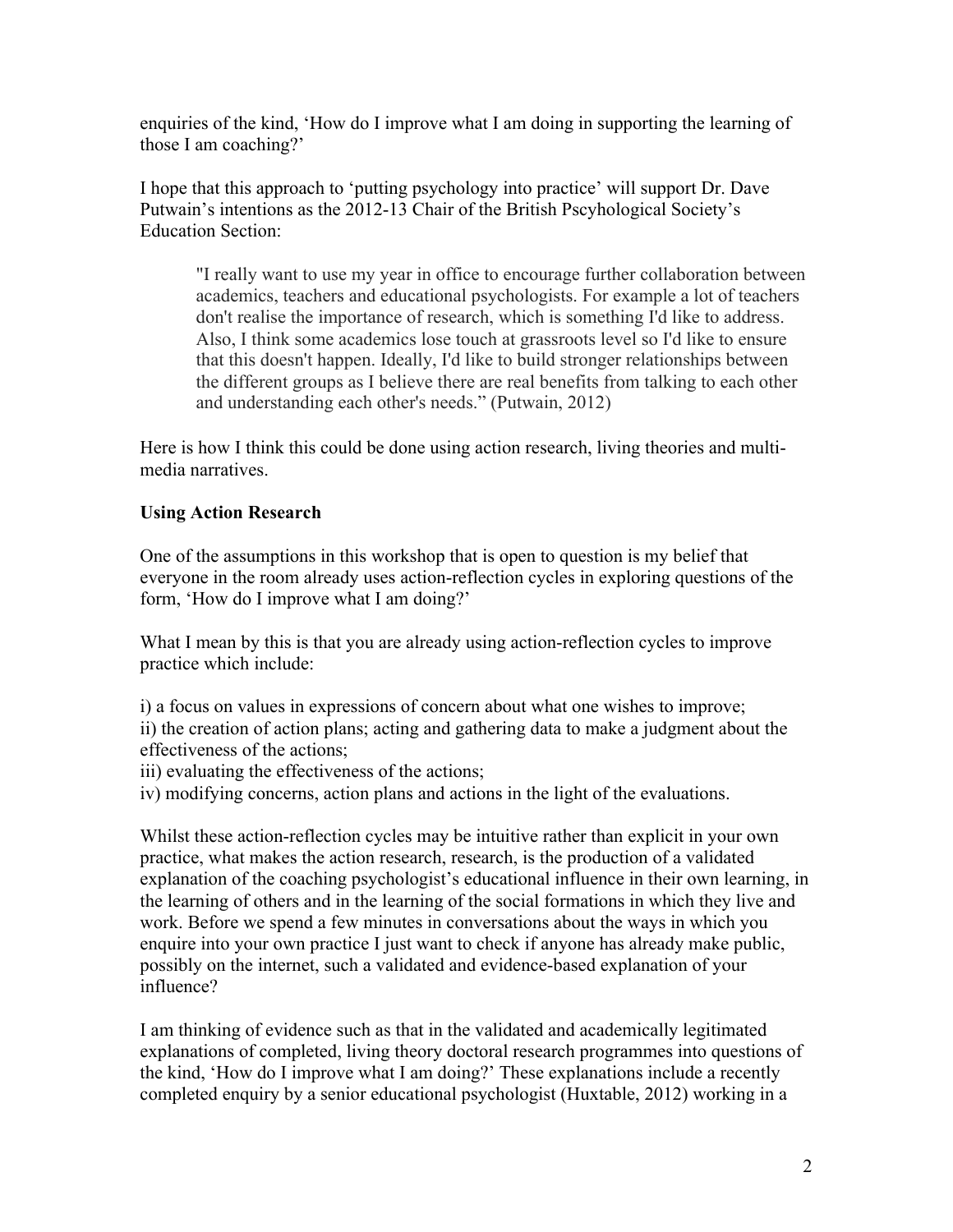local authority. The explanations are freely available on the web from http://www.actionresearch.net/living/living.shtml and I'll quickly browse down the titles of over 30 of the successfully completed doctorates I've supervised between 1996-2012 each of which contains evidence of the influence of my coaching practice in the creation of the individual's living educational theory.

# **Creating Living Theories**

I call these validated explanations living-theories. The idea of living-theories came from my interest in Ilyenkov's question in his work on Dialectical Logic, 'If an object exists as a living contradiction what must the thought (statement about the object) be that expresses it?' Those of you interested in the logics of explanations might know the 2,500 year arguments between dialecticians and formal logicians in which each side denies the rationality of the other (Popper, 1963, p. 316; Marcuse, 1964, p. 104). In my first use of video in a self-study of my classroom practice in 1972 I experienced myself as a living contradiction. My 'I' in my question, 'How do I improve what I am doing?' held together the contradictory statements, I value enquiry learning and I am negated enquiry learning. What I mean by this is that I believed that I had established enquiry learning with my students in my science lessons in the sense that I was eliciting and responding to their questions. However, I could see on the video that I was actually giving my pupils the questions and not eliciting or responding to their questions. As soon as I experienced this living contradiction my imagination began working to create possibilities for improving my practice in the direction of living my values more fully. The visual data helped me to face the issue of self-deception raised by Dr. Tatiana Bachkirova in her keynote, in the recognition of my experience of myself as a living contradiction in holding values whilst denying them in practice.

In emphasizing the importance of values in sustaining motivation for improving practice I shall now focus on the values you use as a coach to give meaning and purpose to your life in your professional practice. In a conversation in pairs I am asking you to talk with a partner for some 10 minutes about what you want to improve about your own practice and about what you want to see improve in the practice of someone you are coaching. As you talk I want you to reflect in action about the values that are motivating you in your practice. I'll let you know after 5 minutes so that you can work at giving each other a similar amount of time to contribute to the conversation.

In this part of the workshop I want to focus on the importance of what I call the embodied expression of values as explanatory principles in explanations of influences in learning. I want to distinguish our embodied expression of values, which flow with energy, from the expression of the meanings of values through words alone. In my early training in British Analytic Philosophy I was encouraged to clarify meanings through explicating meanings in relationships between words. For example the meaning of punishment could be defined as the intentional infliction of pain by someone in authority on someone who had broken a rule. In contrast to this approach to defining meaning I am suggesting that an evidence-based coaching psychology could be created from the embodied expression of meanings in coaching practice. In the here and now of this event, I am living my own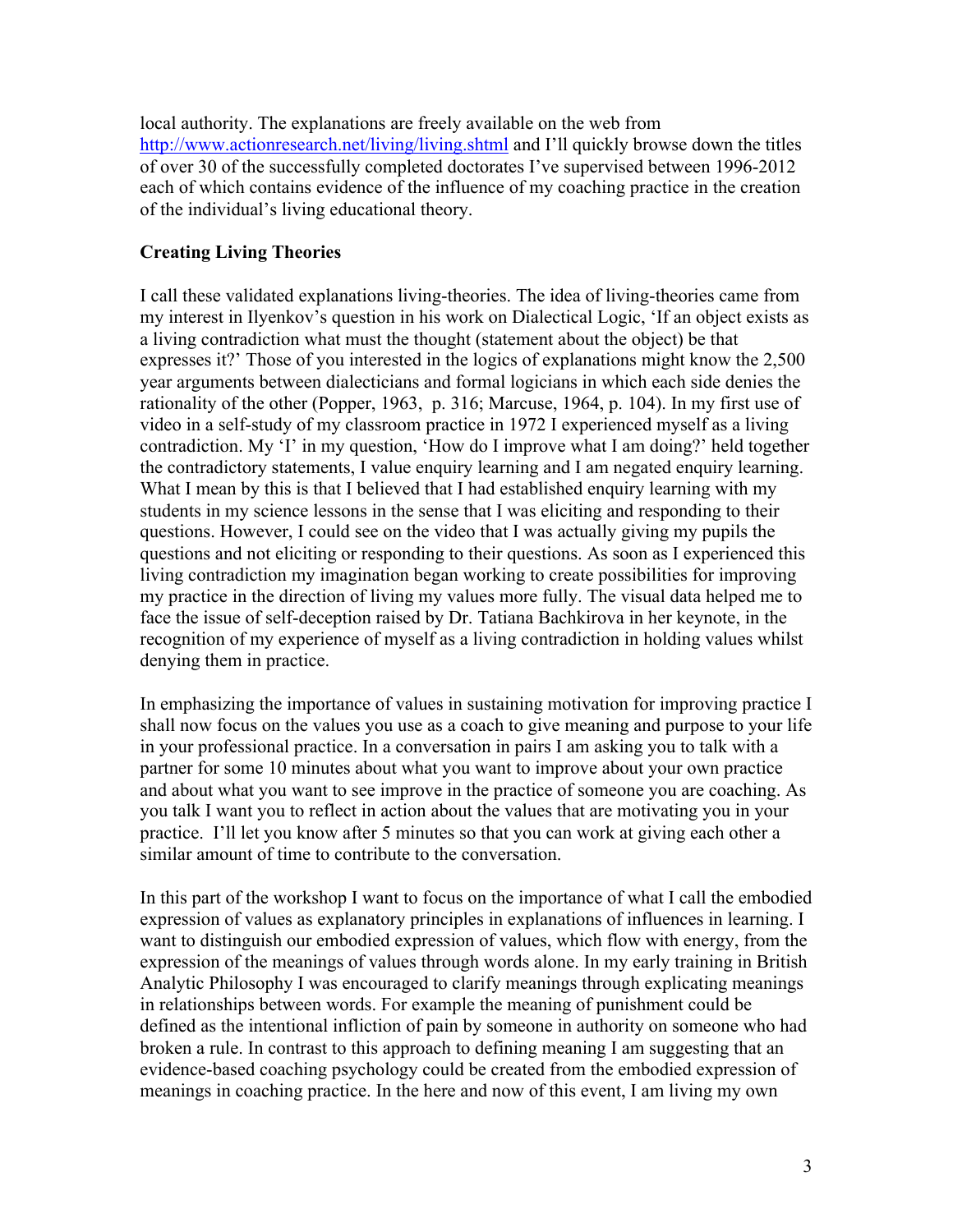coaching practice in working to support you, if you wish, in generating your own living theory. I know that I am expressing the energy flow values I use to explain my influence in my coaching practice. These include a life-affirming energy I bring into my coaching in supporting the creation of living educational theories that are enhancing the flow of values that carry hope for the future of humanity.

Earlier I browsed through the titles of over 30 completed doctoral theses to show you the range of professional contexts and enquiries. I now want to return to the living theory doctorates to focus on some of the Abstracts. Each Abstract has emerged from a minimum of 5 years of enquiry. They summarise the originality of the contribution to knowledge in the explanatory principles used in the explanation of influence. Each one offers an original standard of judgment for legitimating the originality of the contribution to knowledge. I am grateful for Moira Laidlaw's (1996) insight that the standards of judgment are themselves 'living'. Each thesis acknowledges the influence of my own supervision/coaching practice in helping to clarify and evolve the meanings of the energy-flowing values used as explanatory principles. In 2003 I was a member of a working party of the Senate of the University of Bath that made a recommendation that the regulations governing the submission of research degrees should be amended to explicitly allow the submission of digital media. In 2004 the regulations were changed to permit this submission and Mary Hartog (2004), a national teaching fellow, was the first to submit a living theory thesis with a multi-media narrative. Since 2004 the majority of the living theory completions have such a narrative with digital technology.

## **Using Multi-Media Narratives**

I now want to focus on the inclusion of visual data with digital technology in explanations of influences in learning. Whilst I have been using visual data from video since 1972 it was only in October 2012 that the Journal Teaching and Teacher Education (TATE) issued a call for papers for a special issue on 'Scholarly Inquiry Beyond Written Text'. The call for papers recognized that visual data could be communicating meanings that could not be communicated through text alone.

Whilst many psychologists understand the importance of expressions of energy-flowing values in sustaining motivation in improving practice Vasilyuk's (1991) point about the energy paradigm continues to have meaning for me:

Conceptions involving energy are very current in psychology, but they have been very poorly worked out from the methodological standpoint. It is not clear to what extent these (p. 63) conceptions are merely models of our understanding and to what extent they can be given ontological status. Equally problematic are the conceptual links between energy and motivation, energy and meaning, energy and value, although it is obvious that in fact there are certain links: we know how 'energetically' a person can act when positively motivated, we know that the meaningfulness of a project lends additional strength to the people engaged in it, but we have very little idea of how to link up into one whole the physiological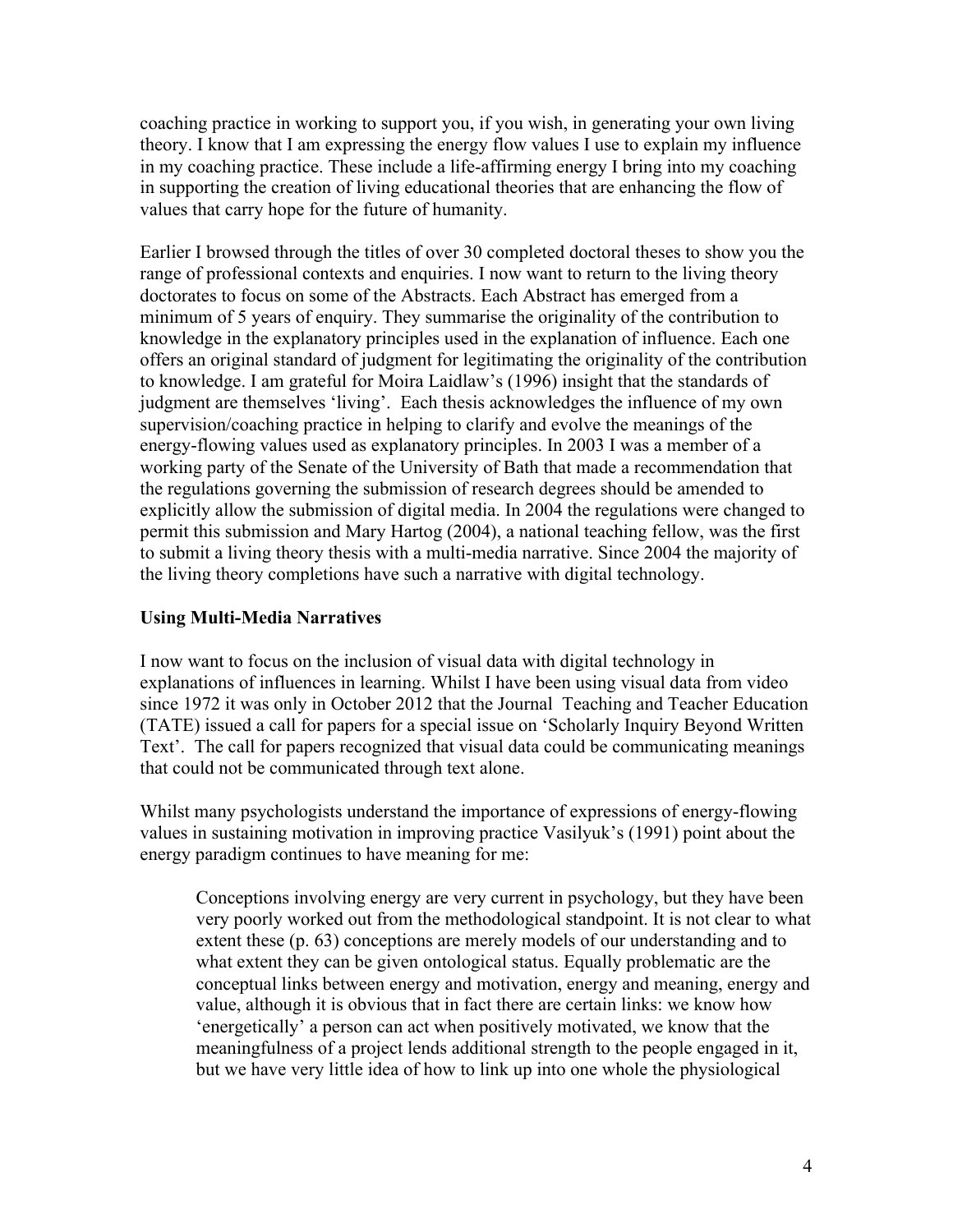theory of activation, the psychology of motivation, and the ideas of energy which have been elaborated mainly in the field of physics. (pp. 63-64)

The ease of integrating visual and audio data in analyzing and explaining the influences of coaching practice will be I'm sure known to you all. My preference of using Apple Mac with the i-movie application and Quicktime is because of the ease of transferring raw data from an HD camera into the computer and then compressing the large files into .mov files for use in quicktime. Here is how I used the facility in Quicktime for moving the cursor smoothly along a clip, to clarifying and communicating meanings of embodied expressions of energy flowing values of love and compassion in explanations of influences in learning, using what I call empathetic resonance.

I first encountered the idea of empathetic resonance in the writings of Sardello (2008). For Sardello, *empathetic resonance*, is the resonance of the individual soul coming into resonance with the Soul of the World (p. 13). I am using *empathetic resonance* to communicate a recognition of the immediate presence of the other in communicating the living values that the other experiences as giving meaning and purpose to their life.

In my use of visual data, with digital technology I want to emphasise that I do not believe that the visual data can usually 'speak for itself' in terms of the meanings being communicated, without the context and meanings that are integrated with the visual data in a visual narrative.

In this concluding part of the workshop I want to focus on the importance of sharing meanings from visual data in visual narratives that can be submitted to a validation group to strengthen the validity of the evidence-based explanations within the narratives.

*The use of visual narrative and empathetic resonance in clarifying and communicating energy-flowing values as explanatory principles*

Visual narratives in living theories are the stories told by practitioner-researchers that include their descriptions and explanations of their educational influences in learning. If you are given a video-clip without context, it is likely the interpretations will differ widely. A visual narrative that includes the video-data as evidence in relation to a knowledge-claim, allows you to judge the validity of the researcher's assertions.

Whilst experiences of harmony and expressions of pleasure have emerged in my educational journey, the journey includes some difficult and painful experiences. Here is how I have communicated something of the nature of the difficulties in a previous publication that includes the first video-clip:

 *"I have documented most of the difficulties experienced over the 30 years between 1976-2006 in previous publications (Whitehead, 1993, 2004). They include a 1976 judgment by the University that I had exhibited forms of behaviour which had harmed the good order and morale of the School of Education. They include the 1980 and 1982 judgments that I could not question the judgments of examiners of my two doctoral*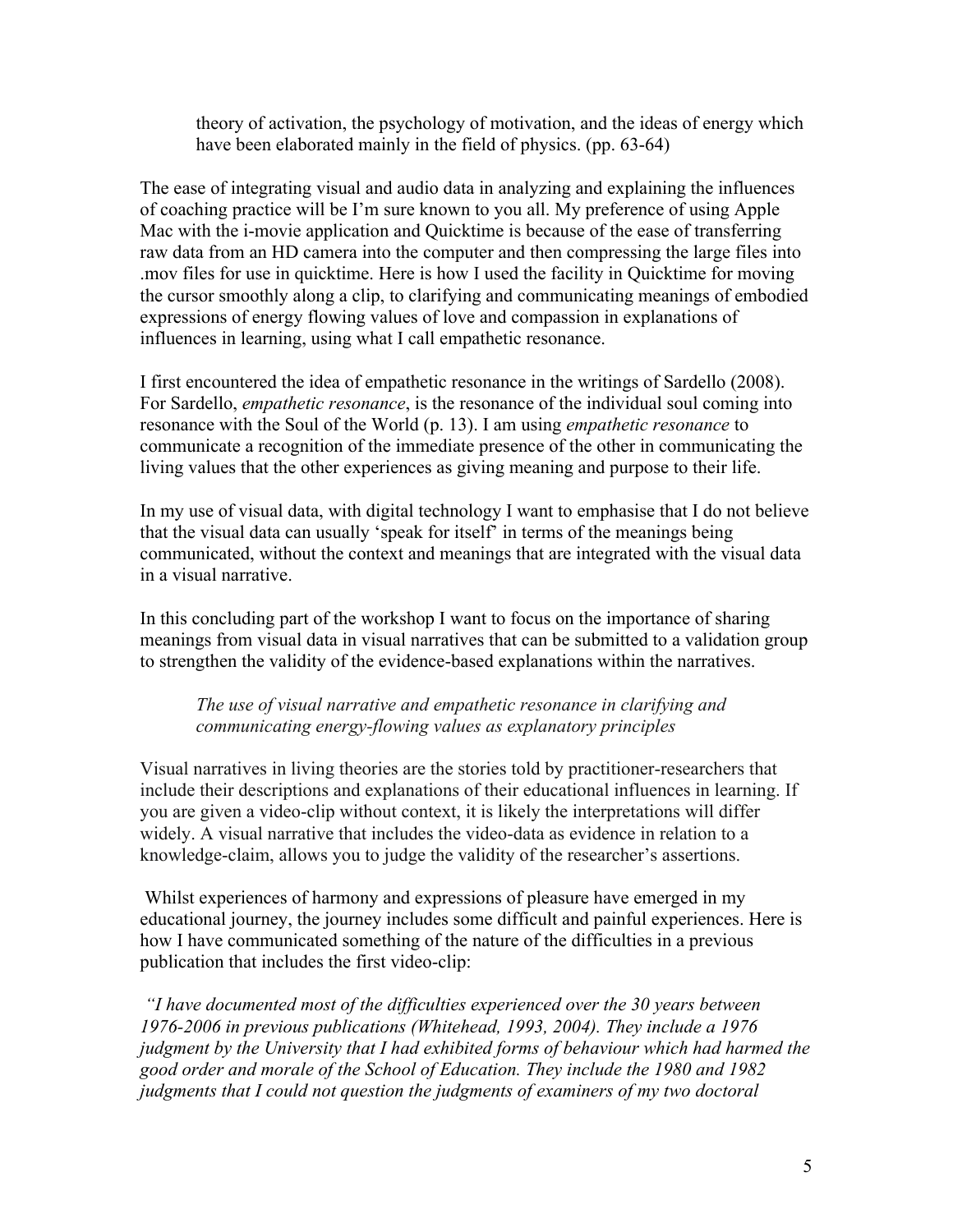*submissions under any circumstances. They include the 1987 judgment that my activities and writings were a challenge to the present and proper order of the university and not consistent with the duties the University wished me to pursue.*

*In 1990, based on this judgment about my activities and writings, as evidence of a prima facie breach of my academic freedom, Senate established a working party on a matter of academic freedom. They reported in 1991: 'The working party did not find that... his academic freedom had actually been breached. This was however, because of Mr Whitehead's persistence in the face of pressure; a less determined individual might well have been discouraged and therefore constrained.'*

*Here is my re-enactment of a meeting with the working party where I had been invited to respond to a draft report in which the conclusion was that my academic freedom had not been breached; a conclusion I agreed with. What I did not agree with was that there was no recognition of the pressure to which I had been subjected to while sustaining my academic freedom.*



*Video 1 56 second clip of Responding to matters of power and academic freedom http://www.youtube.com/watch?v=MBTLfyjkFh0*

*In the clip I think you may feel a disturbing shock in the recognition of the power of my anger in the expression of energy and my passion for academic freedom and academic responsibility. Following my meeting with the working party the report that went to Senate acknowledged that the reason my academic freedom had not been breached was because of my persistence in the face of pressure. This phrase, 'persistence in the face of pressure' is a phrase I continue to use in comprehending my meaning of Walton's standard of judgment of spiritual resilience gained through connection with a loving dynamic energy (Walton, 2008)."* (Whitehead, 2008)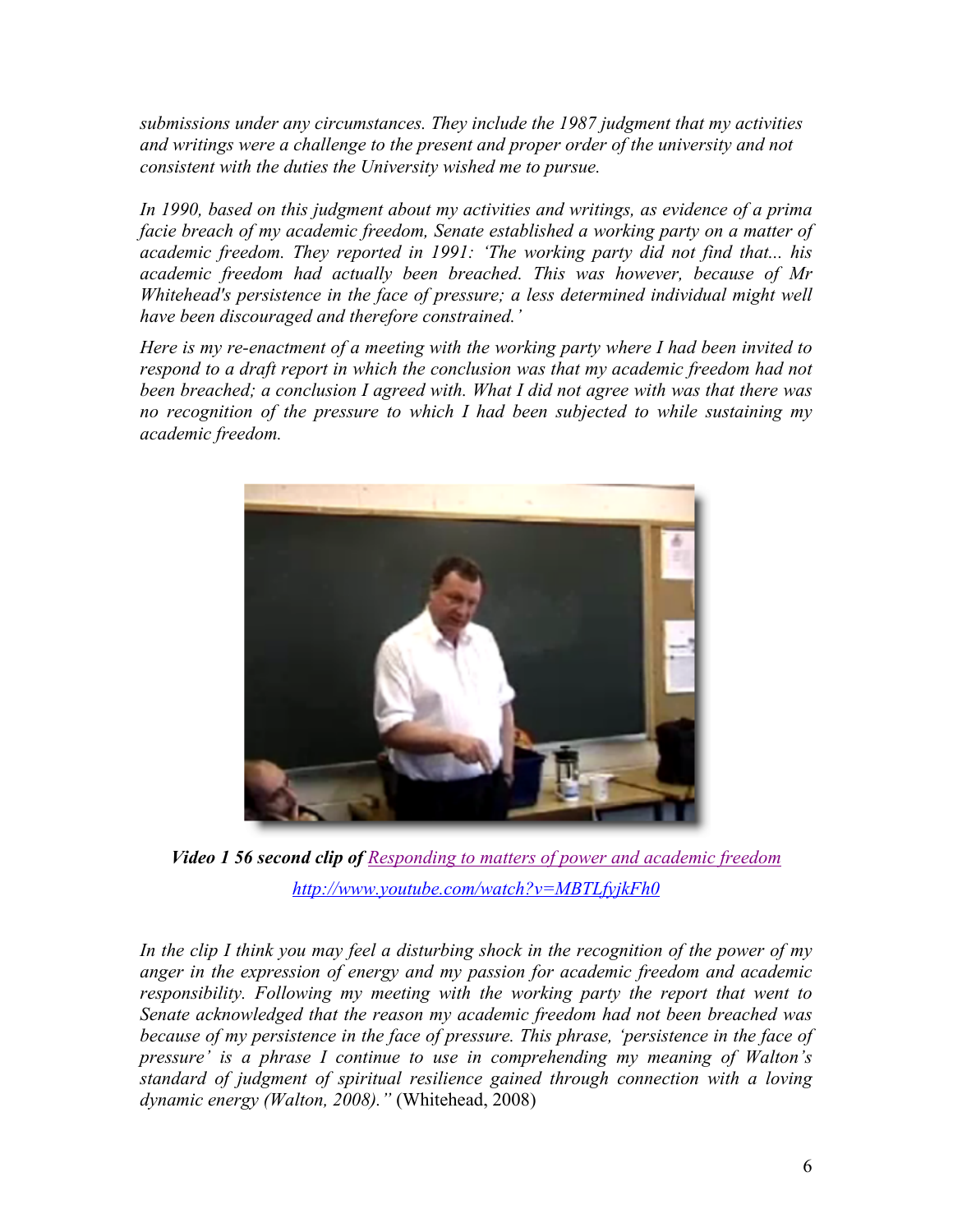The second, 7: 21 minute clip below is taken from the end of a keynote address I gave to the International Conference of Teacher Research in 2008 in New York. I can see myself explicitly rechanneling the anger expressed in the first clip, into a loving, creative and humorous response that I believe will resonate with you as an invitation to enquire with me in a creative space.



http://uk.youtube.com/watch?v=KXLqGAAK-D0

As I move the cursor along several times to the end, and back to the beginning, and back to the end again, I find myself pausing at 6mins 44 seconds. As I move towards and past this point, I feel and see myself expressing what I mean by a flow of life-affirming energy with values that carry hope for the future of humanity. I listen to what I am saying and I hear myself articulating my meanings of the significance of this flow of energy with values for my productive life in education and as explanatory principles in explanations of my educational influences in learning. I feel myself being receptively responsive to my audience in offering the gift of my explanation in the hope that they will accept it in the spirit in which it is intended and find something of use-value for themselves and their own work in education.

In the 6 minutes 44 seconds before this image I feel and see myself rechanneling expressions of anger from the past experiences shown in the first video-clip into a flow of dynamic loving energy (Walton, 2008) in what I am doing. In this clip I feel myself expressing this loving energy as an explanatory principle for what I am doing in education. I also see myself articulating these understandings in a way I believe communicated with my audience at the time. I hope that this is communicated to you in the here and now.

In constructing a visual narrative with an explanation of educational influence that is intended to communicate with a reader I am aware of two phases of writing. In the first phase I produce a writerly text in which I am clarifying for myself the explanatory principles I used to explain my influence. These meanings usually emerge in the course of the writing and are clear at the end of the writing. I then produce a readerly text which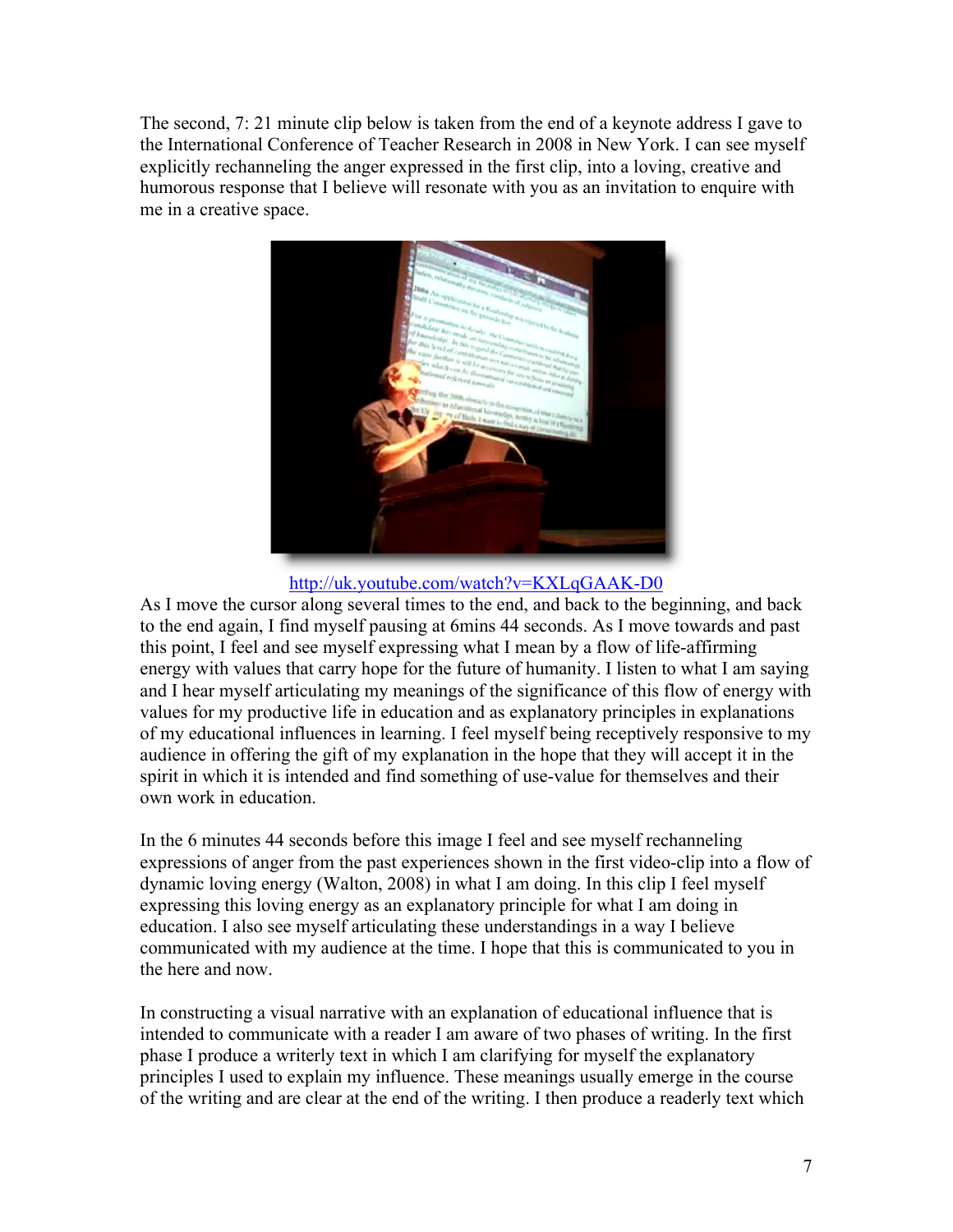usually involves bringing what has been clarified at the end of the writerly text into a 'framing' for the reader at the beginning of the readerly text together with a description of how the writings are organised to justify the knowledge-claims in the writings.

I am claiming that the visual data in a visual narrative can enhance the validity of the inclusional understandings of the explanatory principles that can explain educational influences in learning. It can not only enhance the validity of the inclusional understandings. It can transcend the arguments about contradiction in the 2,500 argument between dialectical and formal logicians. Dialecticians claim that contradiction is at the nucleus of explanations of change (Marcuse, 1964, p. 104). Formal logicians claim that contradictions must be removed from theories because theories that contain contradictions are useless (Popper, 1963, p. 316). This inclusional logic is a living logic in the sense that the explanations are distinguished by energy-flowing values that can integrate insights from both dialectical thinking. This logic can accept that the 'I' in the question, 'How do I improve what I am doing?' exists as a living contradiction. It can also accept insights from formal or propositional theories, in understanding the sociohistorical and sociocultural influences in the ecological complexity of our practice and our writings.

In developing a psychology grounded in visual narratives with empathetic resonance I believe that the issue of the validity of the explanations generated by such a psychology helps to establish the rigour of the scholarship and the research.

I advocate the use of questions I derived from Habermas' (1976, pp2-3) four criteria for social validity in reaching a shared understanding, by validation groups of usually between 3-8 peers.

- i) How can the comprehensibility of the explanation be improved?
- ii) How can the evidence provided to justify assertions be strengthened?
- iii) How can the awareness of the sociohistorical and sociocultural influences in the explanation be extended and deepened?
- iv) How can the authenticity of the explanation in the sense of the researching showing a commitment to living their espoused values as fully as possible be demonstrated more fully over time and interaction?

I do hope that will access from http://www.actionresearch.net in the Jack Whitehead's Writings and the What's New section the web the multi-media presentations at the American and British Educational Research Association Conference, together with an extended dialogue in Research Intelligence below as these support the ideas in this workshop.

Adler-Collins, J.P. (2008) Creating New Forms Of Living Educational Theories Through Collaborative Educational Research From Eastern And Western Contexts: A response to Jack Whitehead. *Research Intelligence* 104, 17-18. Retrieved 11 January 2008 from http://www.actionresearch.net/writings/bera/16-18RI104.pdf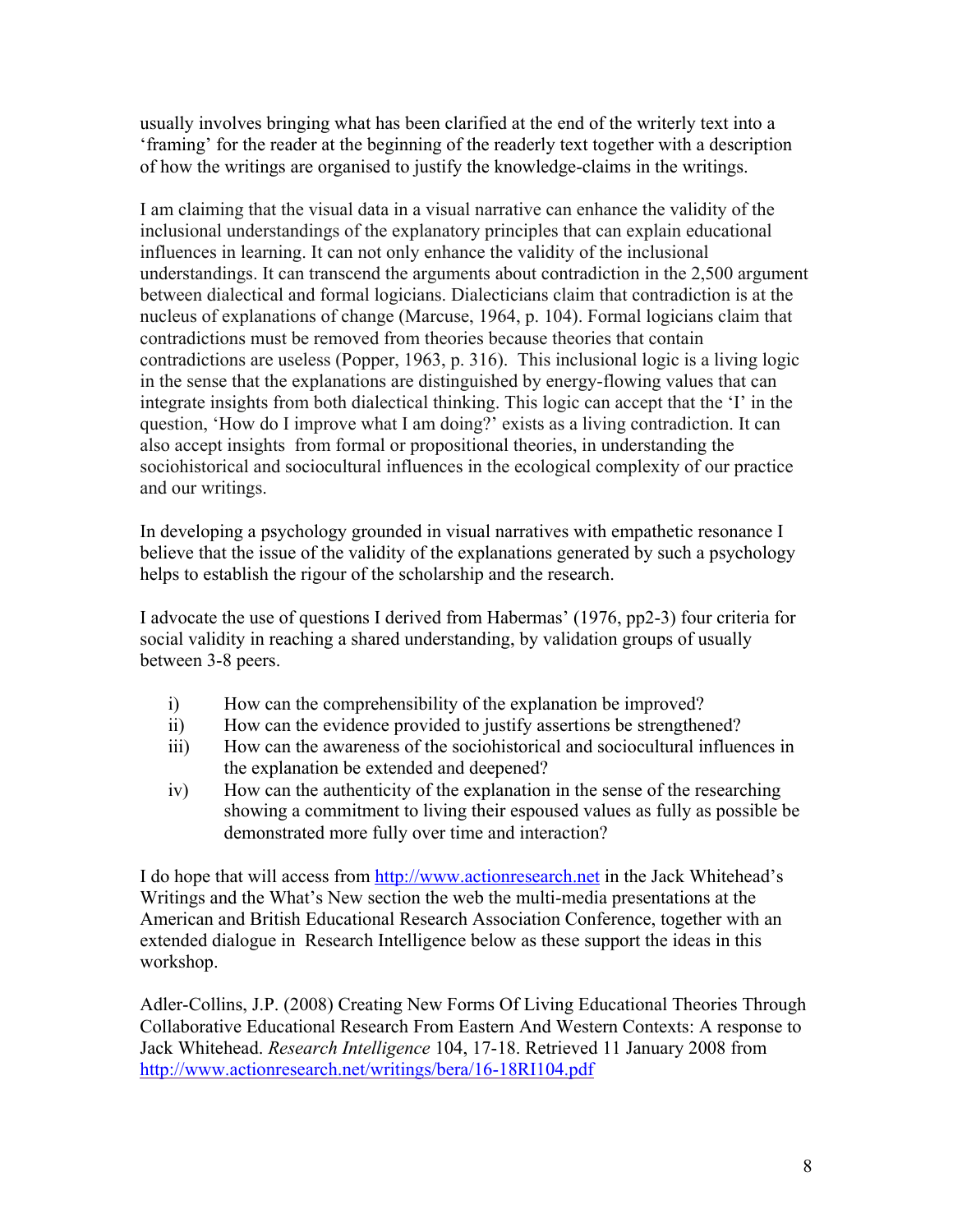Bruce-Ferguson, P. (2008) Increasing Inclusion in Educational Research: Reflections from New Zealand. *Research Intelligence*, 102, 24-25. Retrieved 11 January 2008 from http://www.actionresearch.net/writings/bera/24-25RI102.pdf

Hartog, M. (2004) A Self Study Of A Higher Education Tutor: How Can I Improve My Practice? Ph.D. Thesis, University of Bath. Retrieved 30 November 2012 from http://www.actionresearch.net/hartog.shtml

Huxtable, M. (2009) How do we contribute to an educational knowledge base? A response to Whitehead and a challenge to BERJ. *Research Intelligence*, 107, 25-26. Retrieved 11 January 2010 from http://www.actionresearch.net/writings/huxtable/mh2009beraRI107.pdf

Laidlaw, M. (2008) Increasing Inclusion in Educational Research: A Response to Pip Bruce-Ferguson and Jack Whitehead. *Research Intelligence*, 104, 16-17. Retrieved 11 January 2008 from http://www.actionresearch.net/writings/bera/moira16-18RI104.pdf

Masters, K. (2012) Increasing Inclusion in Educational Research. A Continuing debate: Valuing the 'Cosmoscape.' Research Intelligence, 117, 22-23. Retrieved 7 May 2012 from http://www.actionresearch.net/writings/kenmasters/kenmastersRIApril2012opt.pdf

Rayner, A. (2010) The Inclusional Nature of Living Educational Theory: A Receptive Response to Whitehead. Research Intelligence 109: 26-27. Retrieved  $17<sup>th</sup>$  February 2010 from http://www.actionresearch.net/writings/jack/alanraynerRI10926-27opt.pdf.

Whitehead, J. (2008) Increasing Inclusion In Educational Research: A Response To Pip Bruce Ferguson. *Research Intelligence*, 103, 16-17. Retrieved 11 January 2008 from http://www.actionresearch.net/writings/bera/16-17RI103.pdf

Whitehead, J. (2008) An Epistemological Transformation in what counts as Educational Knowledge: Responses to Laidlaw and Adler-Collins. *Research Intelligence*, 105, 28-29. Retrieved 11 January 2008 from

http://www.actionresearch.net/writings/jack/jw2829RI105.pdf

Whitehead, J. (2010) The Role of Educational Theory In Generating An Epistemological Transformation In What Counts As Educational Knowledge With Educational Responsibility: Responses To Huxtable and Rayner, and Biesta, Allan and Edwards. Research Intelligence, 110, 25-26. Retrieved 8 May 2010 from http://www.actionresearch.net/writings/jack/jwri110p2526opt.pdf

(These are also accessible from the homepage of the British Educational Research Association at http://www.bera.ac.uk/blog/category/publications/ri/)

## **About the presenter**

Jack Whitehead is an Adjunct Professor at Liverpool Hope University in the UK. He is a former President of the British Educational Research Association and Distinguished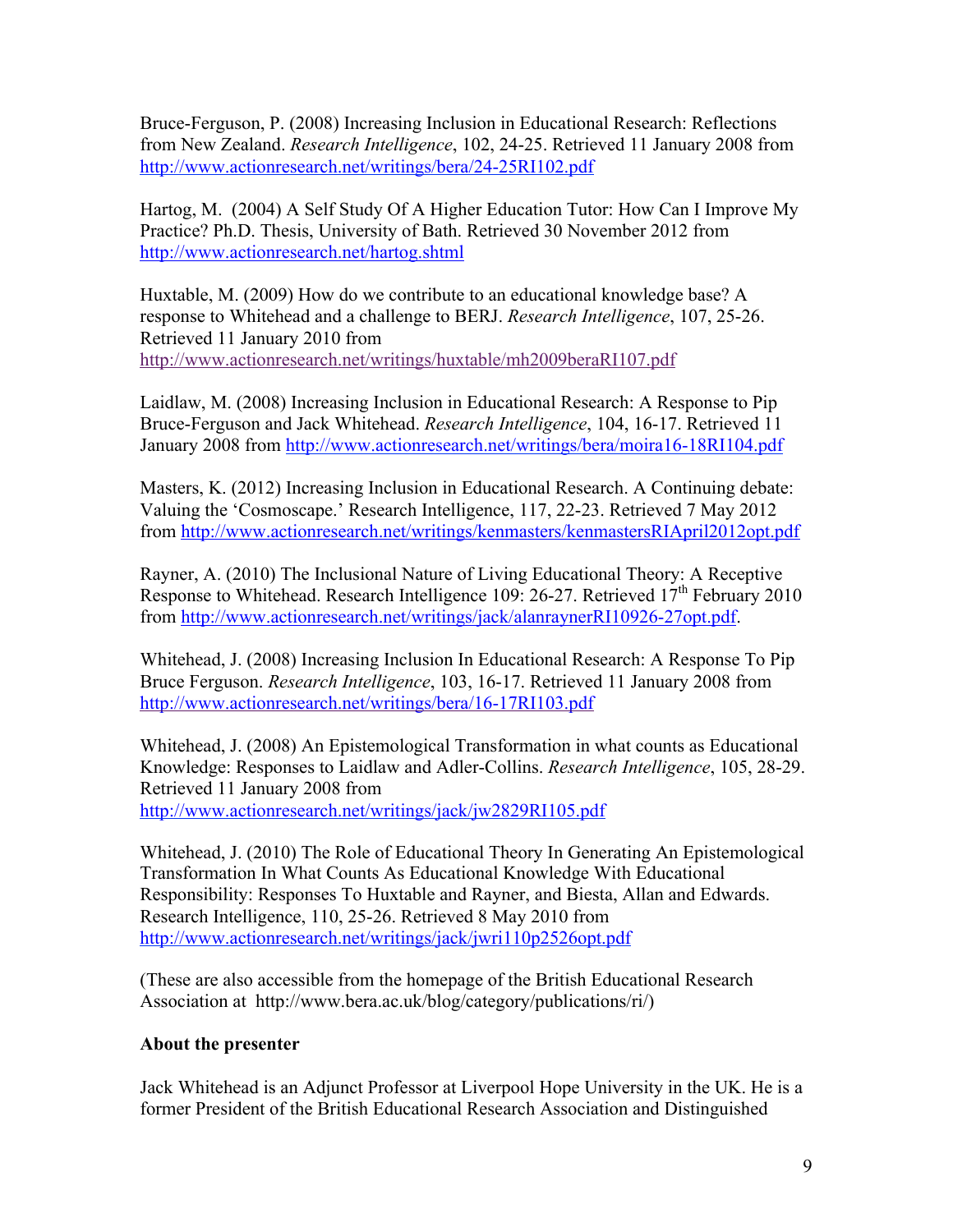Scholar in Residence at Westminster College, Utah. He is a Visiting Professor at Ningxia University in China and a Visiting Fellow at the University of Bath. He is a member of the editorial board of the Educational Journal of Living Theories. Between 1973 -2009 his research programme in the Department of Education at the University of Bath focused on the creation of the living educational theories that individual's use to explain their educational influences in their own learning, in the learning of others and in the learning of the social formations in which we live and work.

His original contributions to educational knowledge have focused on enquiries of the kind, 'How do I improve what I am doing?' These contributions can be accessed from his web-site at http://www.actionresearch.net. His recent research has focused on the use of video-data in explanations of educational influences in learning in a range of workplaces with a focus on the continuing professional development of teachers. In the multi-media Educational Journal of Living Theories (EJOLTS) he explains how video-data can be used to communicate the life- affirming energy and values of humanity that teachers are expressing in their educational relationships and in their explanations of their educational influences (http://ejolts.net/node/80 ).

His video and keynote to the Association for Coaching Conference on the 22 June 2012 can be accessed at: http://www.actionresearch.net/writings/jack/jwcoachlectureedinburgh010612.pdf

The multi-media presentation To Know Is Not Enough, Or Is It? to AERA 2012 in Vancouver in the Symposium, "To Know is Not Enough": Action Research as the Core of Educational Research on the 14th April, 2012 can be accessed at: http://www.actionresearch.net/writings/jack/jwaera12noffke200212.pdf

You can see the living theory approach developed by Jack Whitehead for enquiries of the kind, 'How do I improve what I am doing?' at his web-site http://www.actionresearch.net. For an introduction to his approach see: http://www.actionresearch.net/writings/jack/arplanner.htm

#### References

Habermas, J. (1976) Communication and the evolution of society. London : Heinemann.

Huxtable, M. (2012) Thesis, How do I Evolve Living-Educational-Theory Praxis in Living-boundaries? Ph.D. Thesis, University of Bath. Retrieved 1 August 2012 from http://www.actionresearch.net/living/mariehuxtable.shtml

Ilyenkov, E, (1977) Dialectical Logic. Moscow; Progress Publishers.

Laidlaw, M. (1996) How can I create my own living educational theory as I offer you an account of my educational development? Ph.D. Thesis, University of Bath. Retrieved 11 March 2009 from http://www.actionresearch.net/moira2.shtml